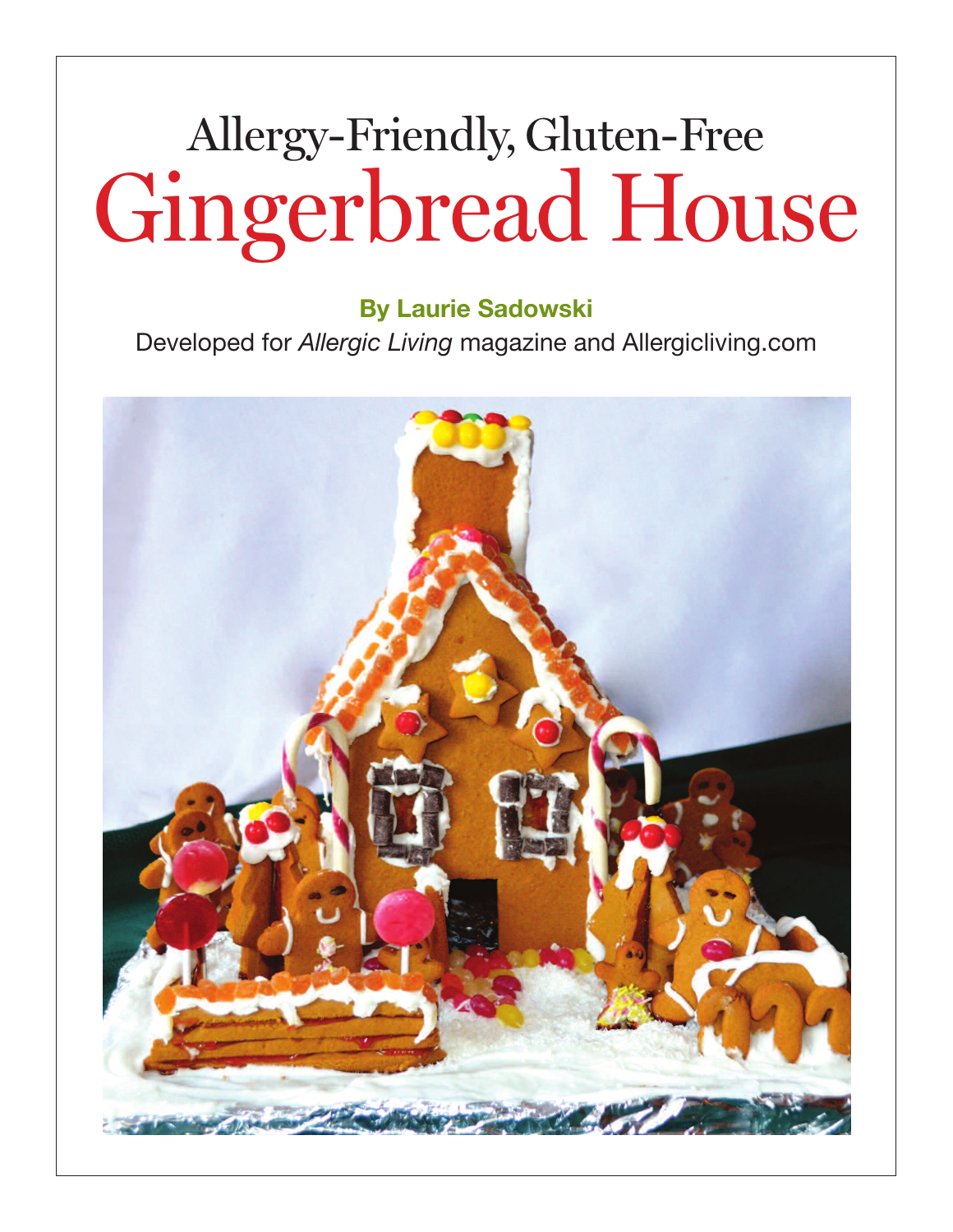**Makes:** 1 house with all the trimmings **Free of:** Gluten and all top allergens

Building a gingerbread house (without gluten or top allergens) is a holly jolly way to enjoy the holiday season.

You will need to make two batches of the gingerbread dough for this recipe. (Making a double batch is typically too large for most mixers to handle.)

Once baked, assembled and decorated, the gingerbread house will stay fresh and sturdy at room temperature for up to five days. *–Laurie Sadowski*

#### **Gluten-Free Gingerbread Ingredients**

*Need to make 2 batches of the following*

 cups (475 mL) sorghum flour ⁄4 cup (175 mL) quinoa flour ⁄4 cup (175 mL) tapioca flour ⁄2 tsp ground ginger ⁄4 tsp xanthan gum ⁄2 tsp ground cinnamon tsp baking soda ⁄2 tsp ground nutmeg ⁄2 tsp salt ⁄4 tsp ground cloves ⁄2 cup (120 mL) packed brown sugar ⁄2 cup (120 mL) dairy-free, soy-free buttery spread (such as Earth Balance) ⁄2 cup (120 mL) unsulphured molasses (not blackstrap) ⁄4 cup (60 mL) crushed allergen-free hard candies (for "stained glass" windows)

## **Edible Sugar Glue**

1<sup>1/2</sup> cups (350 mL) white sugar

## **Royal Icing**

 cups (950 mL) powdered confectioners' sugar tbsp cornstarch\* ⁄2 tsp xanthan gum Pinch salt ⁄4-1 ⁄2 cup (60-120 mL) water

#### **House Decorations**

See page 6 for allergy-friendly decorating ideas

\*Cornstarch produces the best results. Tapioca starch can be substituted, but the icing won't be as firm when dry.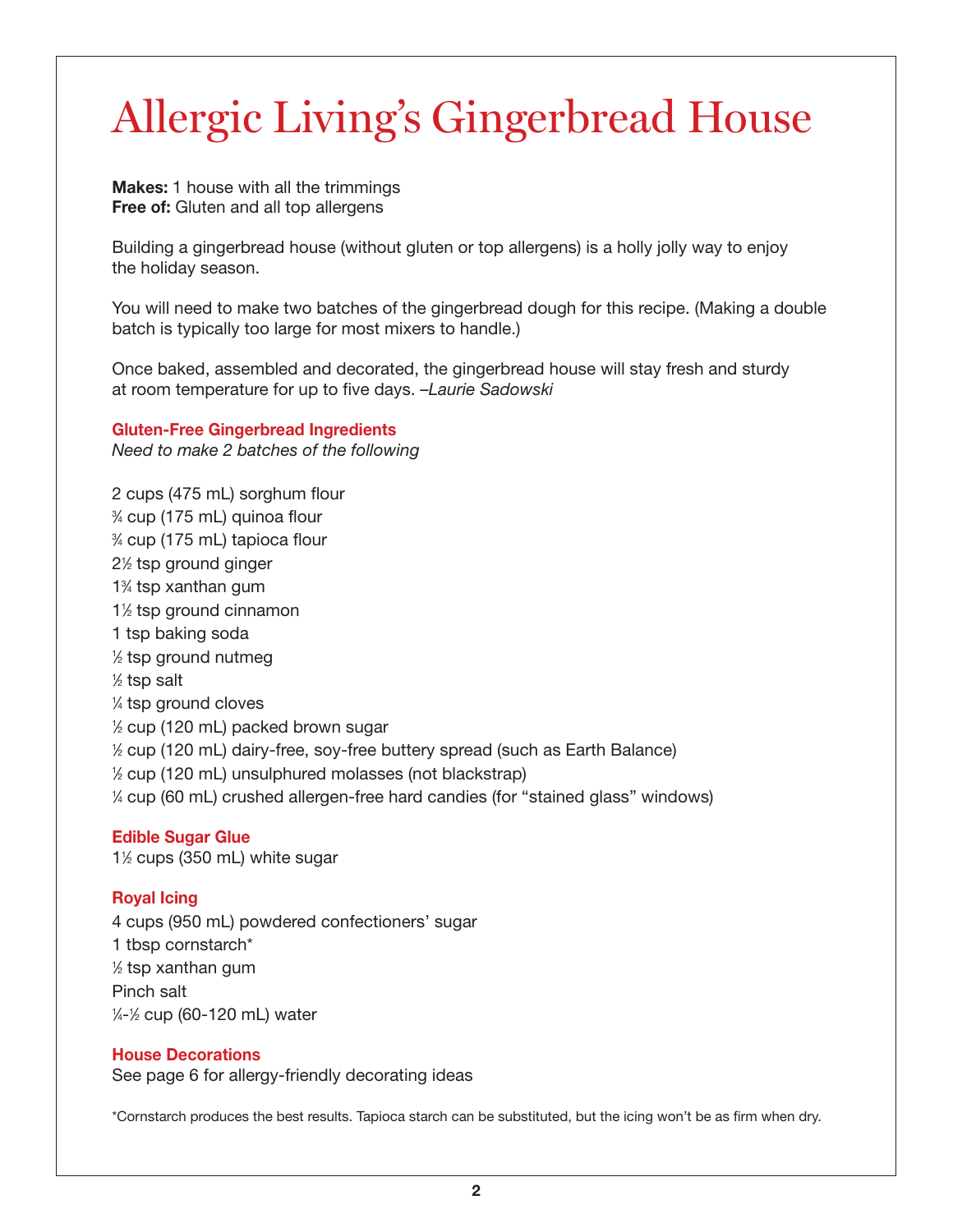## **Gluten-Free Gingerbread Method**

- **1. To make gingerbread dough,** whisk flours, ginger, xanthan gum, cinnamon, baking soda, nutmeg, salt and cloves in a medium bowl to combine.
- **2.** To the mixing bowl of a large stand mixer, add brown sugar and buttery spread. Beat on high with mixer until light and fluffy, about 2 minutes. Mix in molasses.
- **3.** With mixer on low speed, gradually beat in dry ingredients, scraping down bowl sides as needed, until dough begins to come together into a ball.
- **4.** Divide dough in half and flatten each piece into a disk. Wrap in plastic wrap and refrigerate for at least 2 hours.
- **5.** Repeat steps 1-4 to make second batch.
- **6.** While dough is chilling, make **Templates**. See page 5.
- **7.** Preheat oven to 350º F.
- **8.** Roll out first dough disk to 1/8- to 1/4-inch thickness on parchment paper. Place template pieces on top of dough. Following the template, cut 1/2-inch away from the template edges (try not to cut through the parchment). The extra border allows for shrinkage and trimming of cooked gingerbread. Reroll scraps and repeat with other templates.
- **9.** Gently transfer parchment paper with dough shapes to baking sheet. Refrigerate for 10 minutes.
- **10.** On house FRONT, sprinkle crushed candy into each window opening. (It will harden in cooling to create window.) Bake 10-14 minutes, until edges are brown and center is firm (but soft) to touch. Cool on baking sheet for 5 minutes then carefully remove gingerbread pieces to a wire rack using a large spatula.
- **11.** Repeat steps 8-10 with remaining dough disks, using cookie cutters to make trees (see page 4, cut 2 tree shapes for each standing tree), gingerbread men, snowmen, and other desired shapes for décor once the template is complete.
- **12.** While gingerbread is still warm, gently transfer to a cutting board. Place original templates on top of pieces, and carefully trim any excess to fit template (do not trim the chimney yet). If dough is cooled too much, use a serrated knife. Keep your trimmings for a fence.
- **13. To make sugar glue**, place sugar in a wide saucepan over medium heat. Cook for 5 minutes, stirring occasionally, until the sugar melts into thin syrup. If it thickens up at any time, warm over low heat.
- **14. Assembling gingerbread house:** Line a flat, moveable work surface with aluminum foil. Adults should be in charge of assembly (2 people, if possible) as the sugar glue is quite hot.
- **15.** Lay FRONT (with the door) of gingerbread house on work surface, face down. Dip edge of one SIDE into sugar glue, and immediately adhere it to a backside edge of the FRONT, lining up the bottoms for a sturdy base. The glue will set-up in about 30 seconds. Repeat with second SIDE on opposite side of the FRONT.

**More great baking at [Allergicliving.com](http://allergicliving.com/index.php/2012/11/30/allergy-friendly-holiday-baking/)**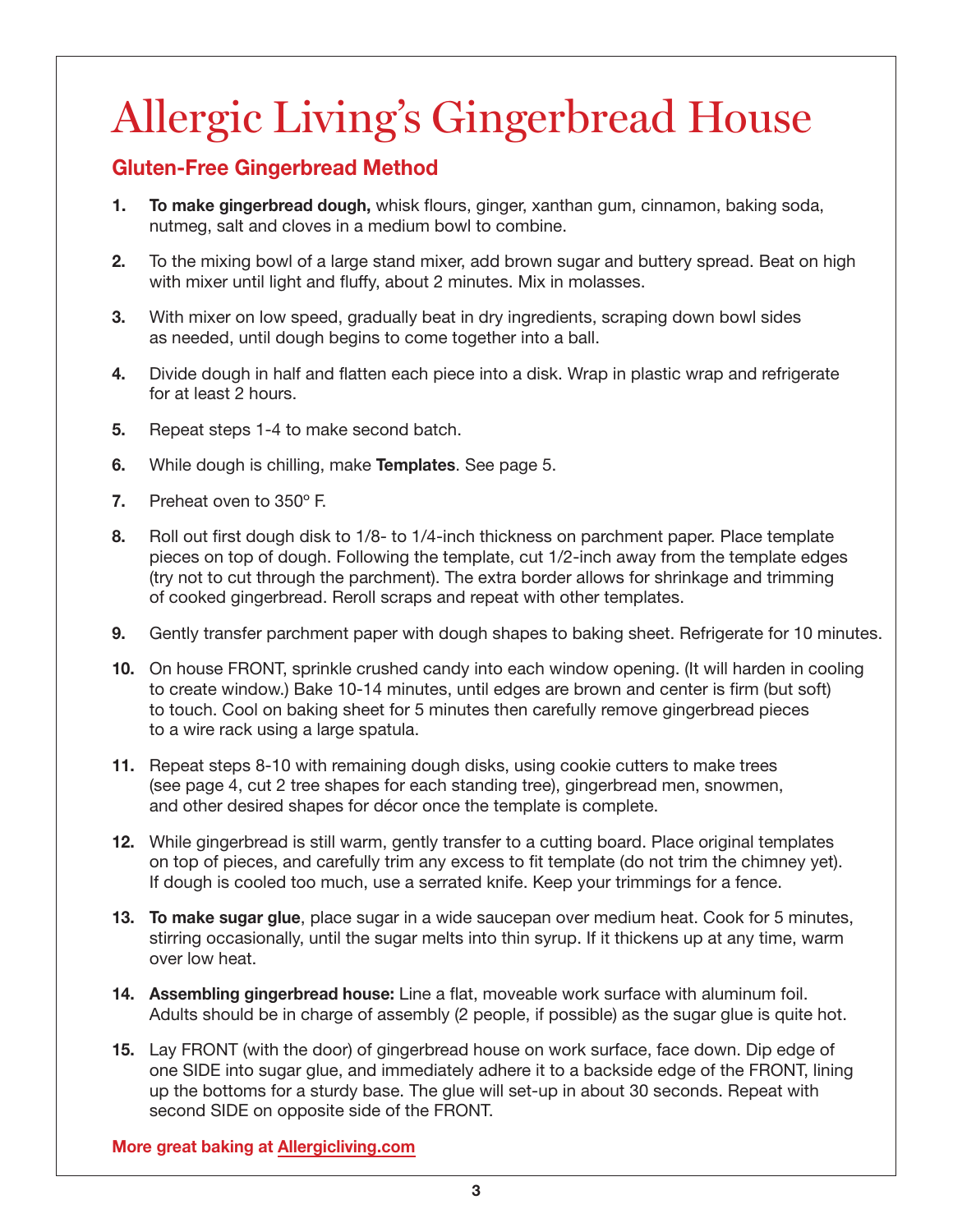## **Gluten-Free Gingerbread Method continued**

- **16.** To affix the BACK, carefully and quickly drizzle sugar glue onto SIDE edges, and immediately affix the BACK, lining up the base. Once dry, stand the structure upright.
- **17.** Carefully and quickly drizzle sugar glue onto slanted edges of one ROOF piece, and affix to a top edge of the structure, lining it up with the peak. With a steady hand, hold the piece until set. Repeat with other ROOF piece.
- **18.** Check to see if CHIMNEY FRONT/BACK pieces line up with the roof peak. If not, trim to fit with a serrated knife. Then trim CHIMNEY FRONT/BACK and CHIMNEY SIDE pieces to evenly fit together. Carefully and quickly drizzle sugar glue onto side edges and adhere to one another to create a box shape. Drizzle sugar glue on the slanted edges of chimney, then affix chimney to the roof peak.
- **19.** To secure the house, place it on foil and mark where the four corners hit. Move structure and dollop sugar glue onto foil where corners are marked. Immediately align the house atop sugar glue corners.
- **20.** To attach DOOR (see template for creating), drizzle sugar glue on one long side edge, and affix to a side edge of the house doorway so the door is "open".

## **Decorating**

- **To make a fence,** dip long edges of rectangular gingerbread scraps into sugar glue. Affix long edges together to form a picket-style fence. Dip base of fence in sugar glue and place on foil in the "front lawn".
- **To make a 2-dimensional standing tree,** cut one tree shape in half lengthwise. Dip cut edges in sugar glue, and affix one half to middle of front side of an intact tree shape, and the other half to middle of backside. Once set, it should stand on a crisscross base.
- **For the royal icing,** sift the powdered sugar, starch, xanthan gum and salt together into a large mixing bowl. With mixer on low speed, slowly beat in 1/4 cup water. Mix in additional water, 1 tablespoon at a time, until icing just starts to come together into thick paste. Scrape down sides of bowl then beat on high for 2 minutes.
- Scrape icing into a piping bag or large plastic storage bag with a small piece of a lower corner snipped off. Pipe icing to decorate house edges and cut-outs and create snow on fences, "ground" and roof. Immediately apply allergy-friendly candy décor, as desired, before icing sets up.
- **For additional gingerbread décor,** such as stars and candy canes, decorate them first then adhere to the "ground" or house with sugar glue.

**More great baking at [Allergicliving.com](http://allergicliving.com/index.php/2012/11/30/allergy-friendly-holiday-baking/)**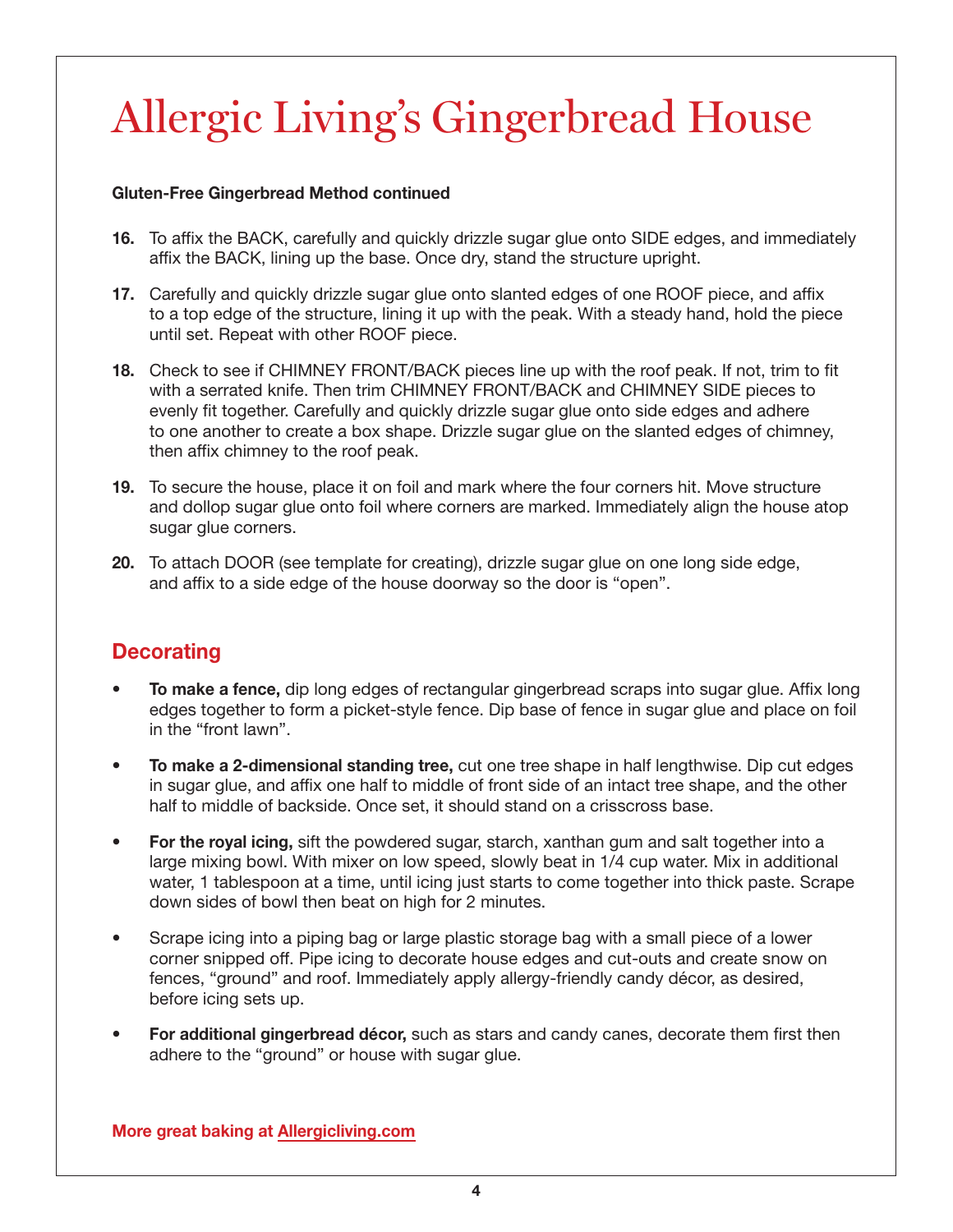## Allergic Living s Gingerbread House Template '

The house template can be made in advance or while the dough is chilling. On clean paper, measure and cut as directed below:

- **ROOF (cut 2):** Rectangle, 5 inches wide (base) x 6 inches long (sides).
- **SIDES (cut 2):** Rectangle, 5 inches wide (base) x 5<sup>1/4</sup> inches long (sides).
- **BACK:** Pentagon, 5 inches wide (base) x 5<sup>1/2</sup> inches long (vertical sides), and triangle top with 41 ⁄2-inch slants.
- **FRONT:** Same as BACK, but cut a rectangular doorway from the bottom edge that is 1<sup>1</sup>/<sub>2</sub> inches wide (base) and 2<sup>1</sup>/<sub>2</sub> inches long (sides) and cut two 2-inch square windows, one on each side of door.
- **CHIMNEY SIDES (cut 2):** Rectangle, 2<sup>1/2</sup> inches wide (base) x 3 inches long (sides).
- **CHIMNEY FRONT/BACK (cut 2):** Same as CHIMNEY SIDES but cut a triangle out starting at the bottom edge to accommodate slanted roof. Measure triangle cutout using the pointed slant from FRONT/BACK template.
- **DOOR:** Rectangle, 1<sup>1/2</sup> inches wide (base) x 2<sup>1</sup>/<sub>2</sub> inches long (sides).